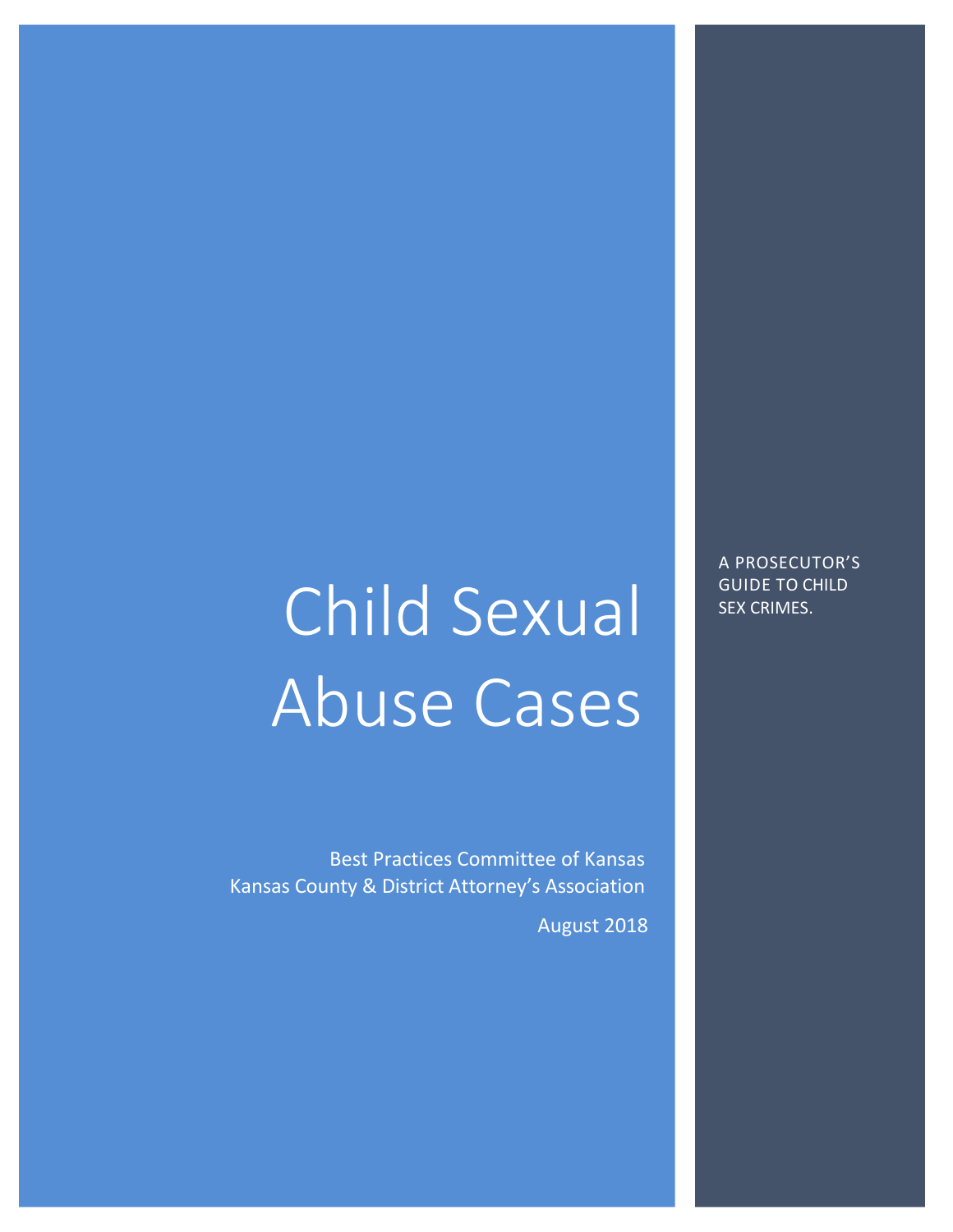## FOREWARD

A best practices recommendation of the Kansas County and District Attorneys Association is the product of careful consideration by experienced prosecuting attorneys. However, it is only a recommendation. A best practices recommendation may or may not be feasible in every case or in every county. There may be other methods in local jurisdictions to reach the same or similar objectives.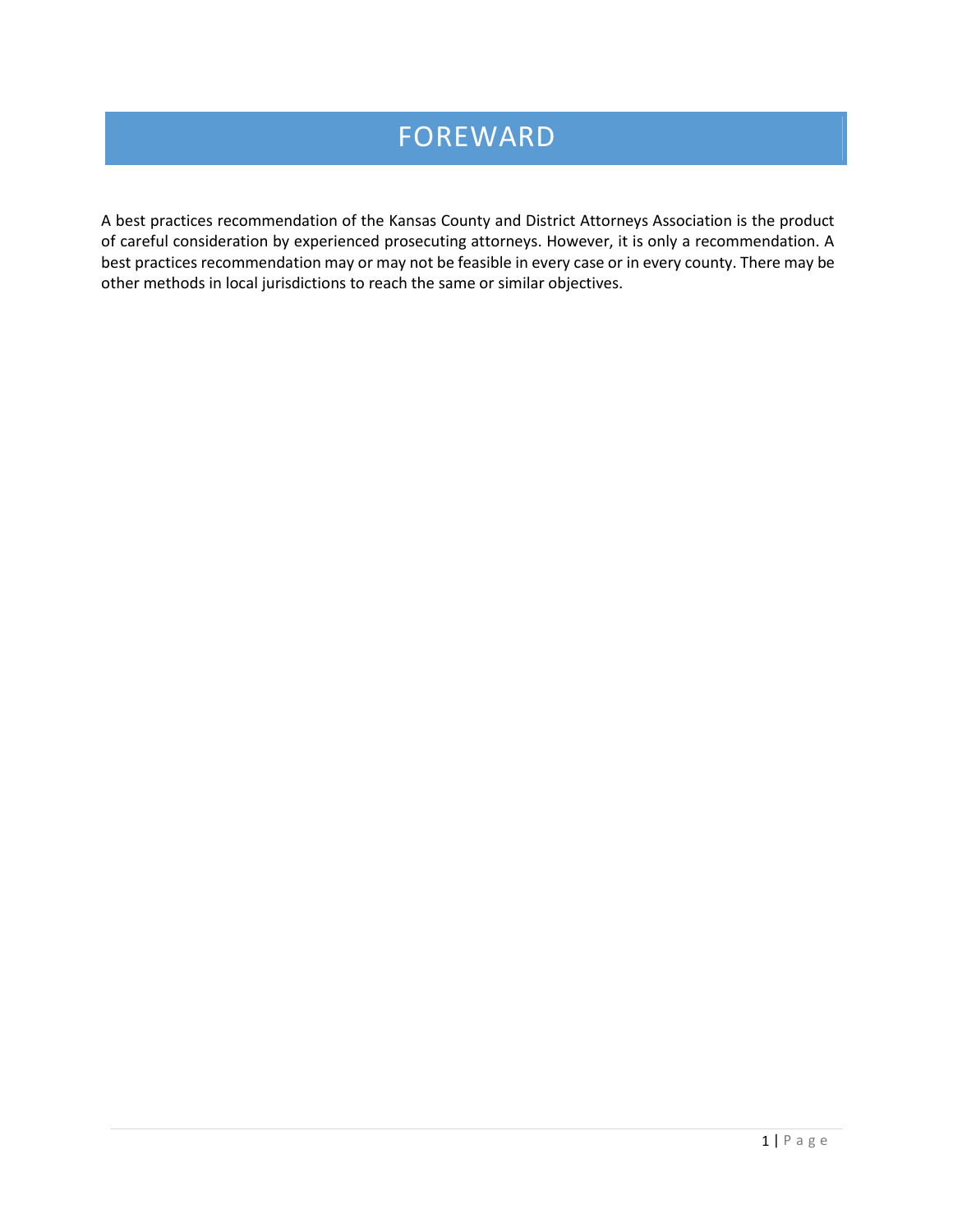

As some of the most heinous types of crimes that can occur in our communities, prosecutors should endeavor to file child sex crime cases based on the ethical application of relevant facts to applicable case law. These cases are prosecuted most effectively when the entire timespan of the matter, from investigation to disposition, is as short as practically and ethically possible. A shortened timeframe in cases with child victims is in the best interests of both the victim and the State. Shorter timespans are more likely to avoid uncooperative, recanting witnesses/victims. Also, as with any witness, the closer in time to the perceived event the more likely details are to be readily recalled.

**Definition of Child Victims**: Child victims are those persons under the age of 18 that are victims of physical and sexual abuse, internet crimes against children, and human trafficking.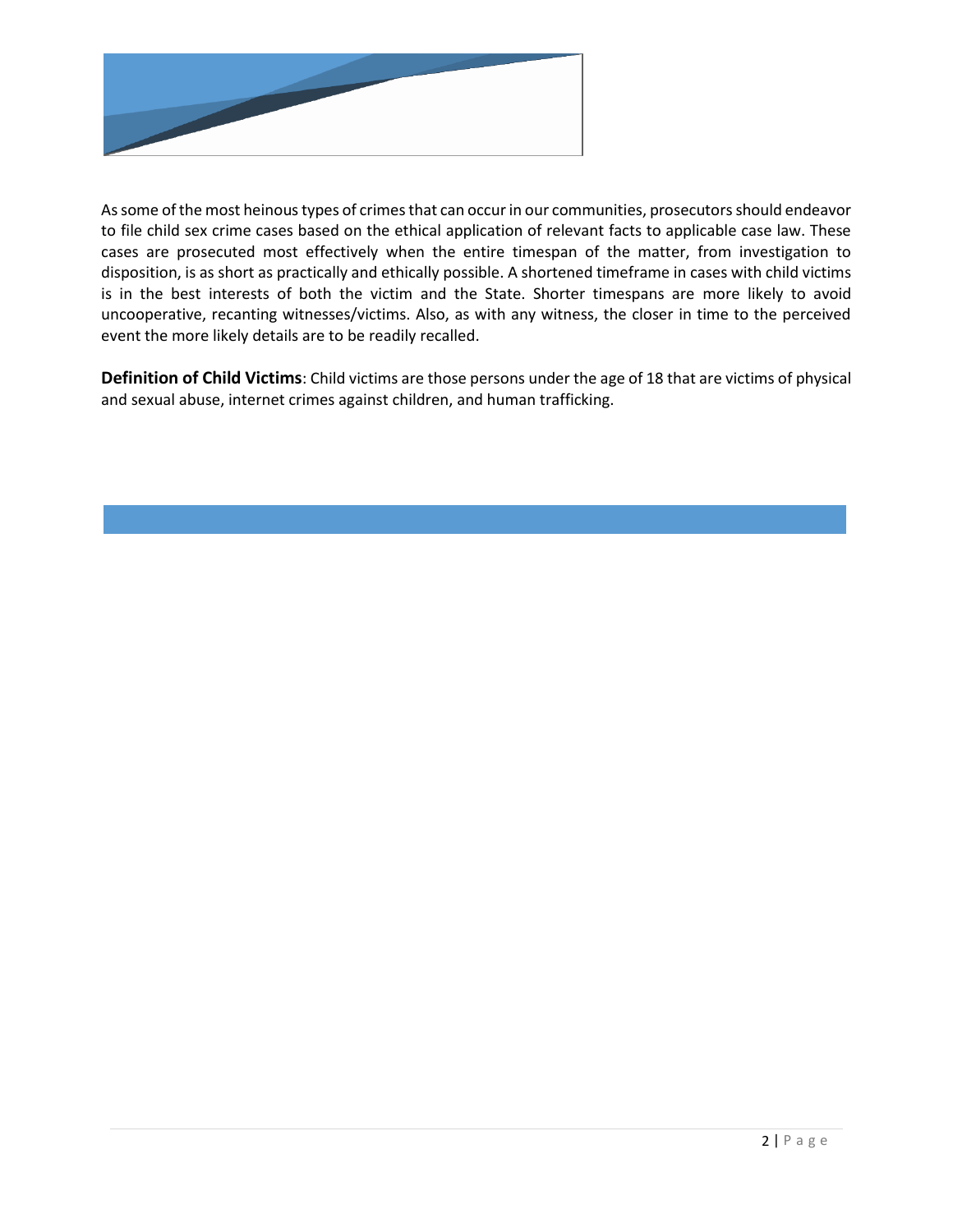Prosecutors should have sufficient knowledge of the special issues related to child sexual abuse cases to make informed charging decisions. To obtain this knowledge, prosecutors should:

1) Attend at least one comprehensive training on prosecuting child sexual abuse cases.

2) Second chair at least one child sexual abuse case with a prosecutor experienced in this type of case before having primary responsibility for a child sexual abuse case.

3) Become familiar with the following:

- K.S.A. Chapter 21 Article 55 et al
- K.S.A. 22-2902 (3) which makes admissible out of court statements of witnesses under the age of 13 for the purposes of a probable cause finding at a preliminary hearing
- K.S.A. 21-6626 and K.S.A. 21-6627 for sentencing considerations
- K.S.A. 60-455 (d), with close attention given to the case annotations
- K.S.A. 60-460 (dd)
- K.S.A. 21-5502, understand the protections of the Rape Shield law

4) Understand the role played by each member of the Multi-Disciplinary Team (MDT), and how to best contribute to, and lead, aspects of the MDT.

*Commentary: Child sexual abuse cases are highly complex and present issues that are unique to this field such that special training is necessary to effectively prosecute these cases. The National District Attorneys Association and other organizations frequently provide specialized training related to child sexual abuse. Scholarships and other financial assistance are often available to attend these trainings. After completing a comprehensive initial training, prosecutors should continue to hone their craft by seeking out Continuing Legal Education opportunities related to the prosecution of child sexual abuse cases.* 

*To achieve second chair trial experience, prosecutors in small offices should consider partnering with a more experienced prosecutor in a nearby county. KCDAA and the Kansas Attorney General's Office can assist less experienced prosecutors in connecting with a more experienced prosecutor/mentor. This area of practice is constantly evolving. Even highly experienced prosecutors will benefit from close collaboration with other prosecutors specializing in this area. Legally and factually sound cases should never go unfiled because a prosecutor lacks experience. KCDAA stands ready to assist.*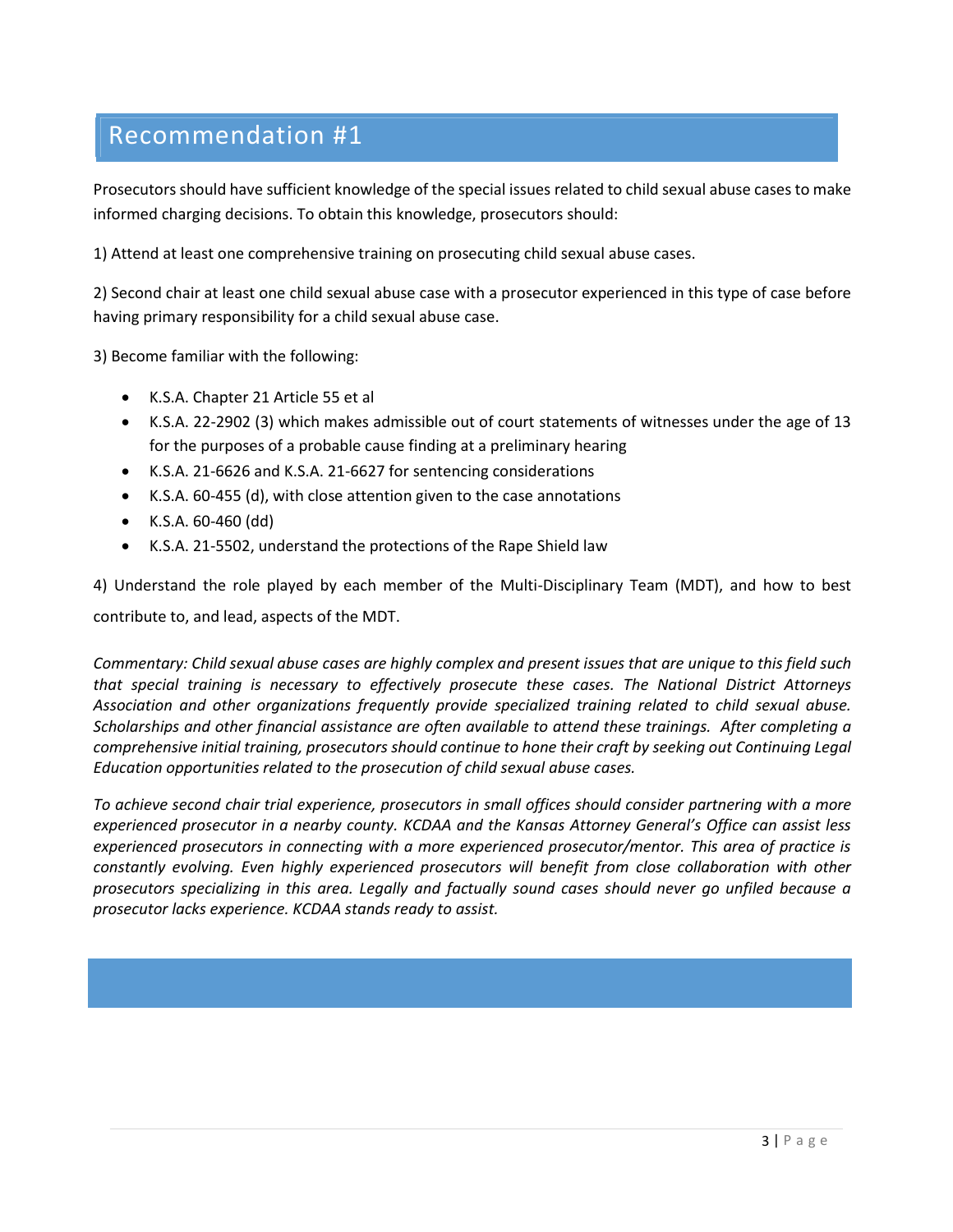#### RECOMMENDATION #2

Child sexual abuse crimes, by their nature, often are committed without witnesses other than the victim. While these cases can be successfully prosecuted based on the testimony of the child victim alone, prosecutors should do everything possible to ensure that the victim does not stand alone. In cases based largely on the child victim's testimony, prosecutors should:

1) Understand the special issues related to child sexual abuse cases, such as:

a) Physical evidence is rare in child sexual abuse cases – familiarize yourself with sexual assault exam protocols and procedures and communicate with your Sexual Assault Nurse Examiner (SANE). If your jurisdiction does not have a SANE program reach out to a larger jurisdiction and utilize their SANE's to assist in your understanding.

b) Disclosure is a process. Incomplete, inconsistent or delayed disclosure is consistent with child sexual abuse. Traumatized victims often do not disclose in a chronological, linear fashion.

2) Ensure that the suspect either gives a recorded statement or invokes his Miranda rights.

3) Work with law enforcement to ensure that as much of the victim's testimony is corroborated as possible, even "innocent" details.

4) Obtain information related to changes in behavior that coincide with the sexual abuse. This may require interviewing and meeting with teachers, therapists, non-offending family members, caregivers, and others.

5) Obtain information related to grooming behavior by the suspect.

6) Prosecutors should carefully balance the desire for a full and complete investigation with safety and wellbeing concerns of the victim when deciding when to issue a criminal complaint in a child sexual abuse case.

7) Seek out relevant evidence of prior criminal acts, charged or uncharged, beyond the offender's known criminal history. Prosecutors should seek information from the family history, child protection records, other police reports, information from other jurisdictions and any other possible source. K.S.A. 60-455(d)

*Commentary: Prosecutors should be sensitive to the confidentiality inherent to the therapist/patient relationship when deciding whether to seek information from a therapist. Prosecutors should understand that confidentiality of the therapeutic relationship may be integral to the victim's healing process.*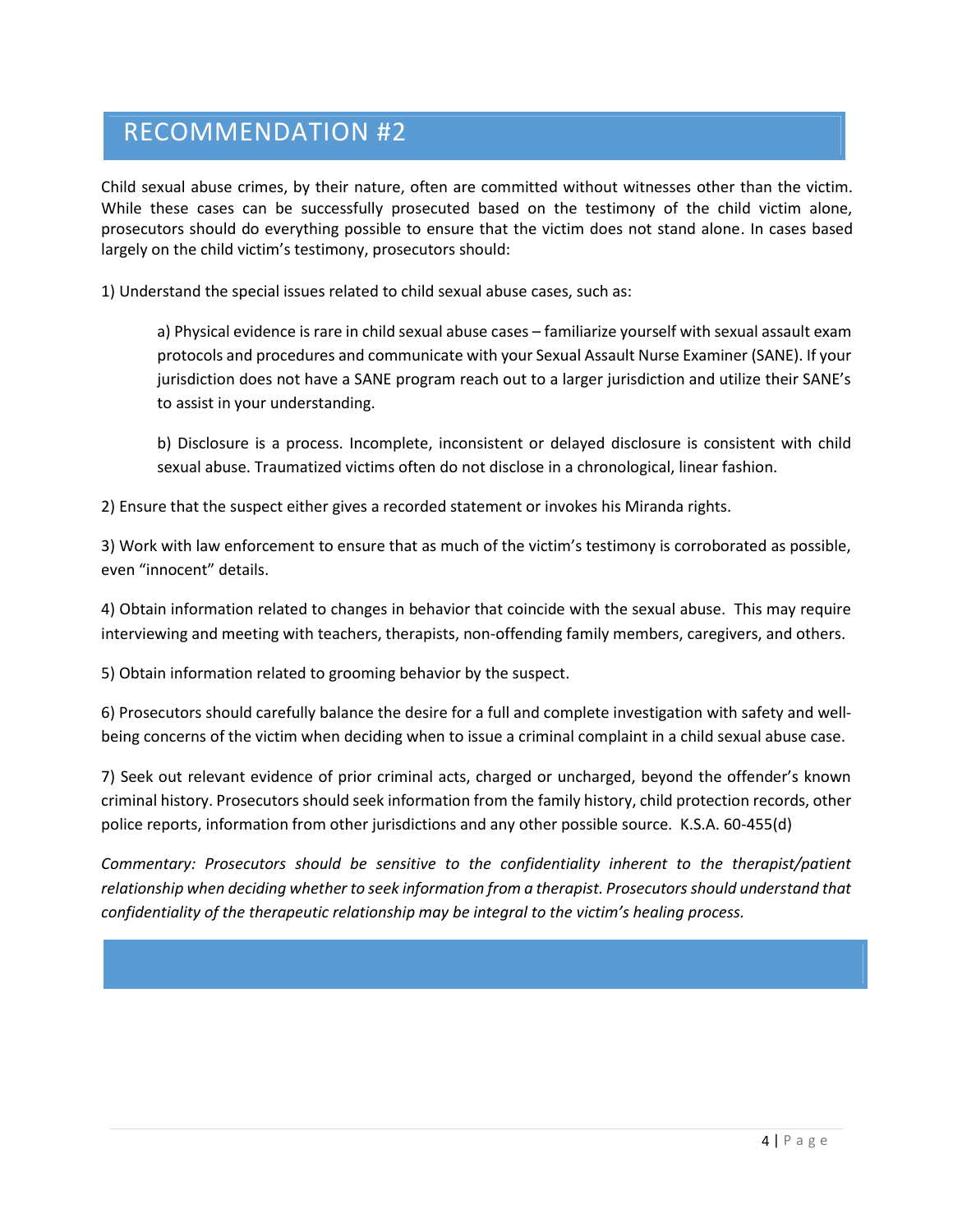Once a case has been charged or accepted for charging, as soon as circumstances allow, prosecutors should personally meet with the victim. In this meeting, prosecutors should:

1) Take time to build rapport and trust with the victim.

2) Assess the expectations of the victim and the victim's family.

3) Convey a reasonable timeline for the resolution of the case by explaining the typical steps in the court process and emphasizing the expected duration of a case of this type in the jurisdiction. Prosecutors should track the duration of child sexual abuse cases and compile statistics so that estimated timelines can be as accurate as possible.

4) Assess the credibility of victim.

5) Assess the ability of the victim to withstand the rigors of the case.

6) Evaluate the victim's support system.

7) Explain services available to the victim.

8) Explain the role of the prosecutor, and the prosecutor's staff, including the victim advocate. The discussion should include the prosecutor's responsibility of disclosure to the defense. A victim advocate, if available, should participate in this meeting. However, the victim advocate should not substitute for the prosecutor.

*Commentary: Absent extraordinary circumstances, the allegations of abuse would not normally be discussed until further into the rapport-building process. Available services might include counseling, medical treatment, victim's compensation and other resources available locally, regionally, or state-wide.*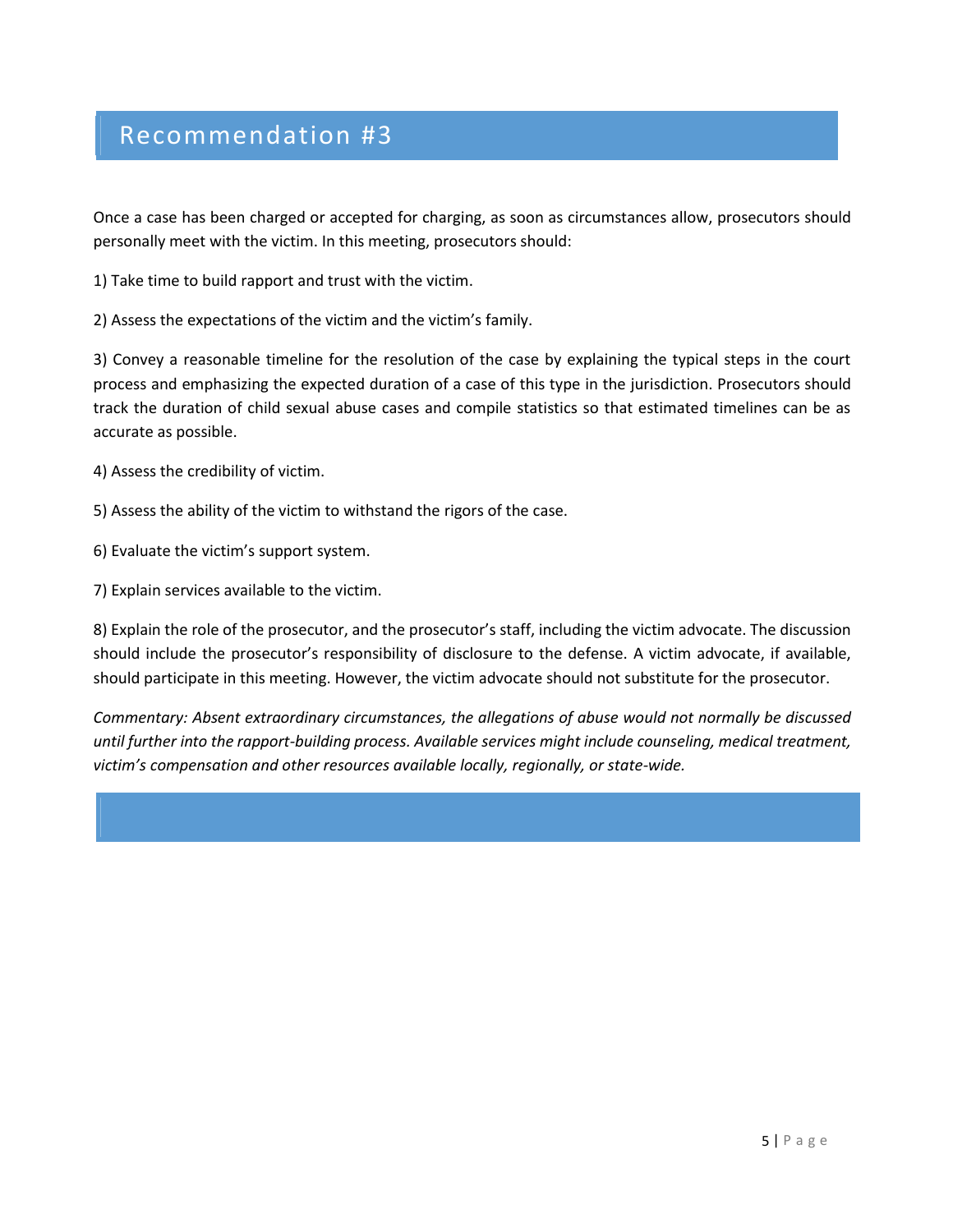Prosecutors should be aware of ethical considerations related to meeting with the victim or any other witness. Specifically:

1) Meeting with a victim or witness alone has the potential to make the prosecutor a witness in the case. To the extent practical, when meeting with a victim or witness an appropriate third party should be included in the meeting.

2) When a prosecutor meets with a victim or witness, he should be sufficiently familiar with the facts of the case to recognize material inconsistencies. Prosecutors should be familiar with *Brady v. Maryland*, 373 U.S. 83 (1963), *Giglio v. United States*, 405 U.S. 150 (1972) and their progeny.

3) Prosecutors must disclose witnesses' written or recorded statements, and existing memoranda, reporting or summarizing part or all of their oral statements related to the case. Notes taken by the prosecutor or members of the prosecutor's office may be summaries of witness statements and thus discoverable.

*Commentary: Prosecutors have an affirmative responsibility to disclose exculpatory information and information that is relevant to the impeachment of the State's witnesses. When it is unclear if information is exculpatory or relevant to impeachment, prosecutors should err on the side of disclosure.*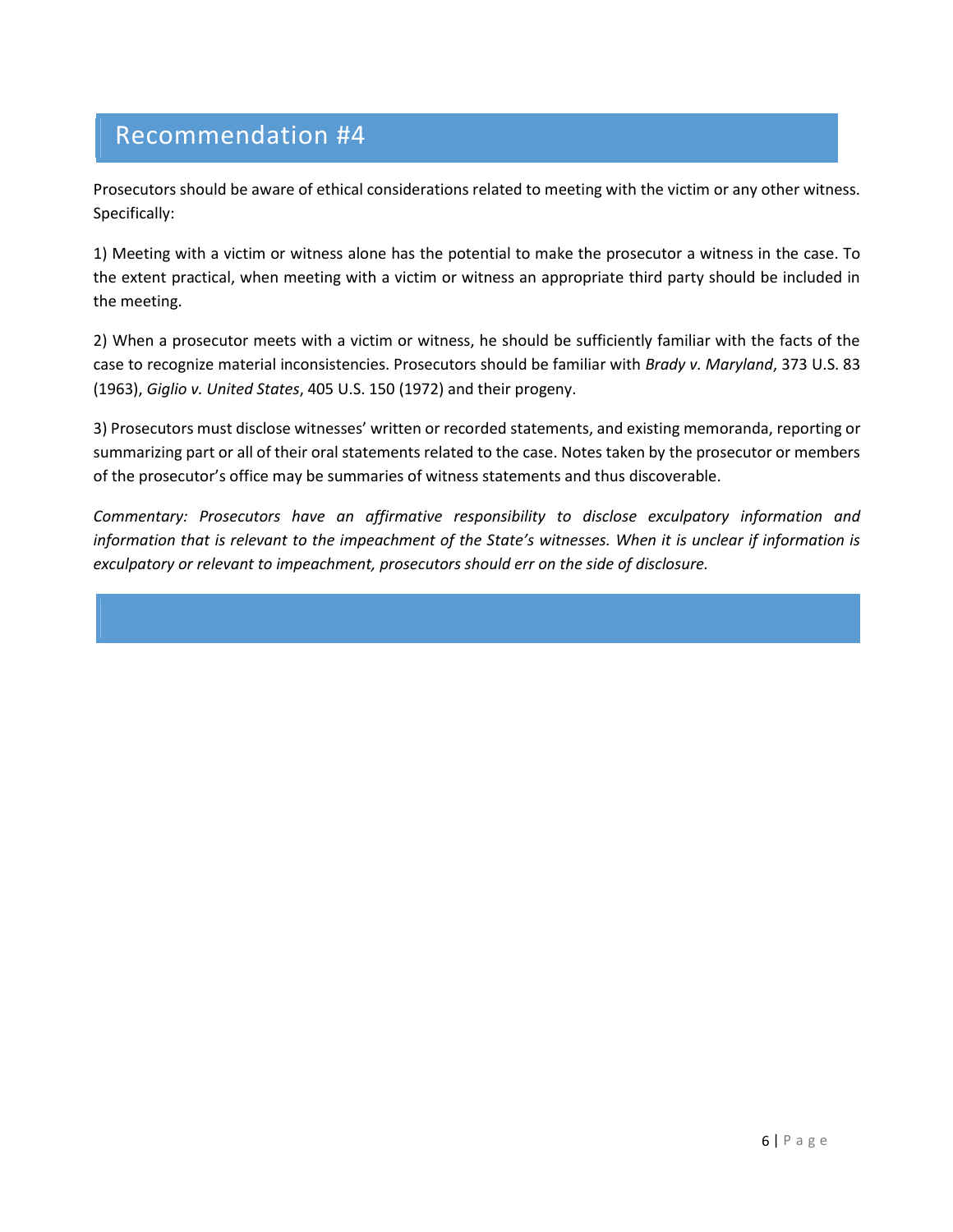Multi-Disciplinary Teams (MDTs) are a valuable tool in the successful investigation and prosecution of child sexual abuse. Prosecutors should maintain open and cooperative relationships with the other members of their MDT. Prosecutors and members of allied professions should jointly develop a written protocol for the investigation of child sexual abuse cases. If your jurisdiction does not have a formalized MDT in place, you should take affirmative steps to create an MDT with the relevant community partners.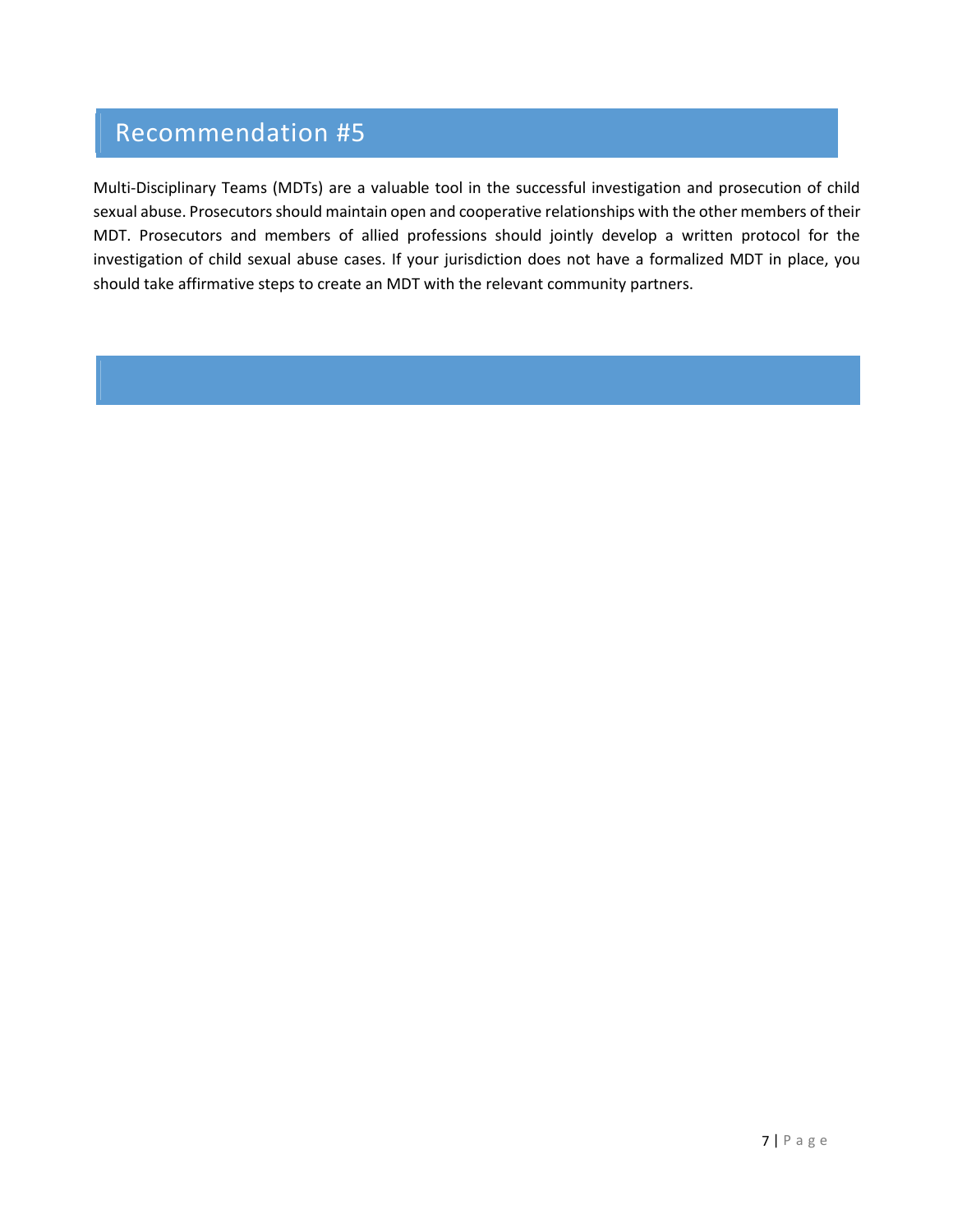The timing and substance of the charging decision should protect the victim's identity to the extent it is consistent with seeking justice in the case.

*Commentary: For example, certain charges, such as Incest, may give clues to the victim's identity, gender or relationship to the defendant. Prosecutors should work with law enforcement to ensure that the Probable Cause Statement does not give gratuitous clues to the victim's identity, gender or relationship to the defendant. Unnecessary detail may lead to negative victim publicity, bullying and additional trauma.*

*A prosecutor should request a Protective Order be issued at the time of charging prohibiting contact between the Defendant and the victim as well as any endorsed witnesses*.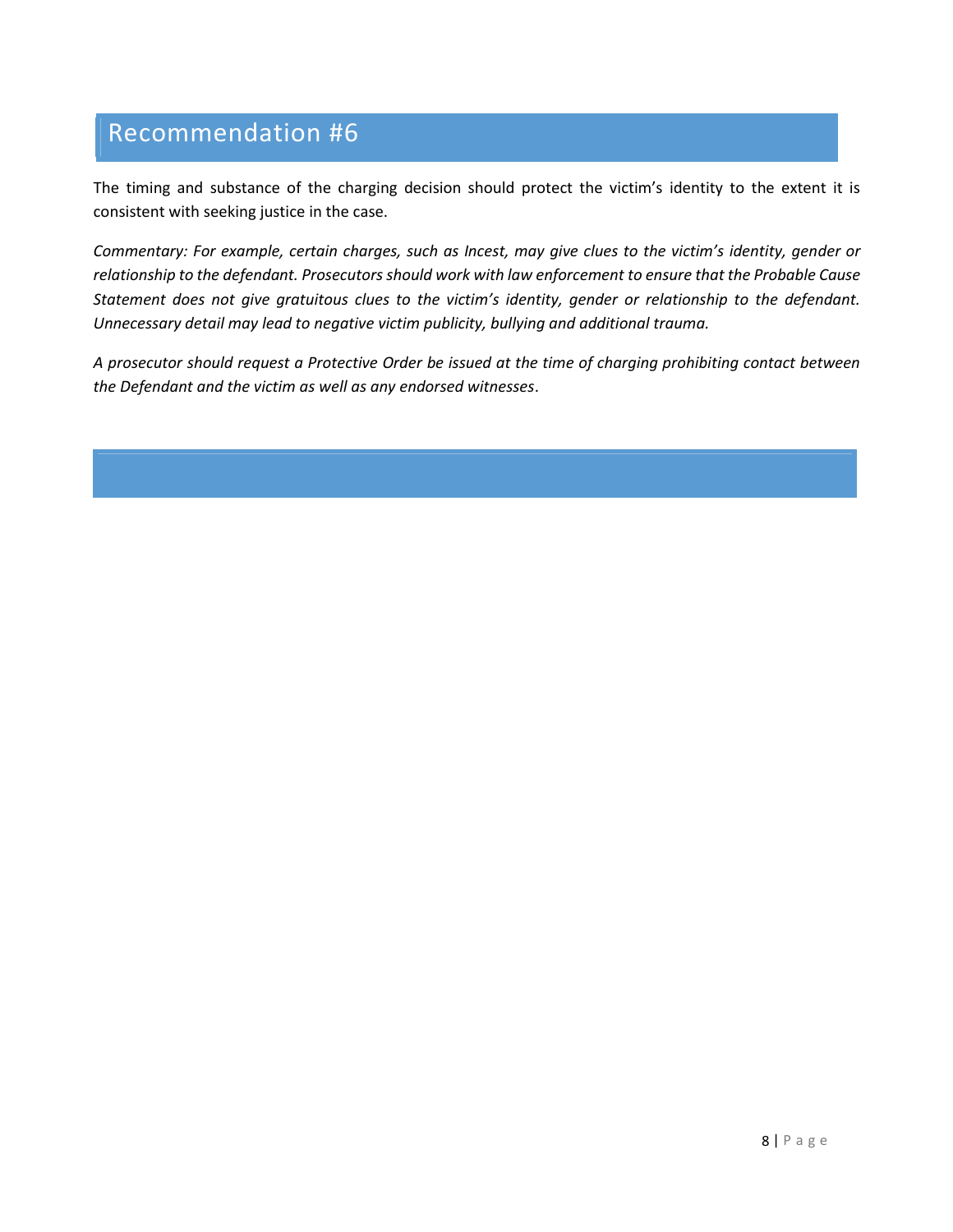A prosecutor should, in making charging decisions consistent with a prosecutor's ethical obligations, consider:

1) Case themes.

Example: Where the child sexual abuse was facilitated by alcohol, a prosecutor might consider an additional charge of Furnishing Alcohol to a Minor for illicit Purposes, K.S.A. 21-5607. This additional charge will reinforce the age disparity between the defendant and the victim and the fact that the abuse was substance-facilitated.

2) Enhanced punishment based on the age of the victim.

Example: K.S.A. 21-6627, the first conviction for a sex offense against a child under the age of 14 by an offender 18 years of age or older carries a presumptive life sentence with parole eligibility after 25 years.

3) Enhanced punishment for offenders with prior convictions.

Example: An offender's sentence can be enhanced if the offender is an aggravated habitual sex Offender pursuant to K.S.A. 21-6626. K.S.A. 21-6627, the second conviction for a sex offense against a child under the age of 14 by an offender 18 years of age or older carries a presumptive life sentence with parole eligibility after 40 years. The third conviction is life without parole.

4) Admission of additional evidence.

Example: Where the defendant has sexually abused multiple victims, prosecutors should consider charging crimes against multiple victims in a single case, depending on the circumstances of the crimes.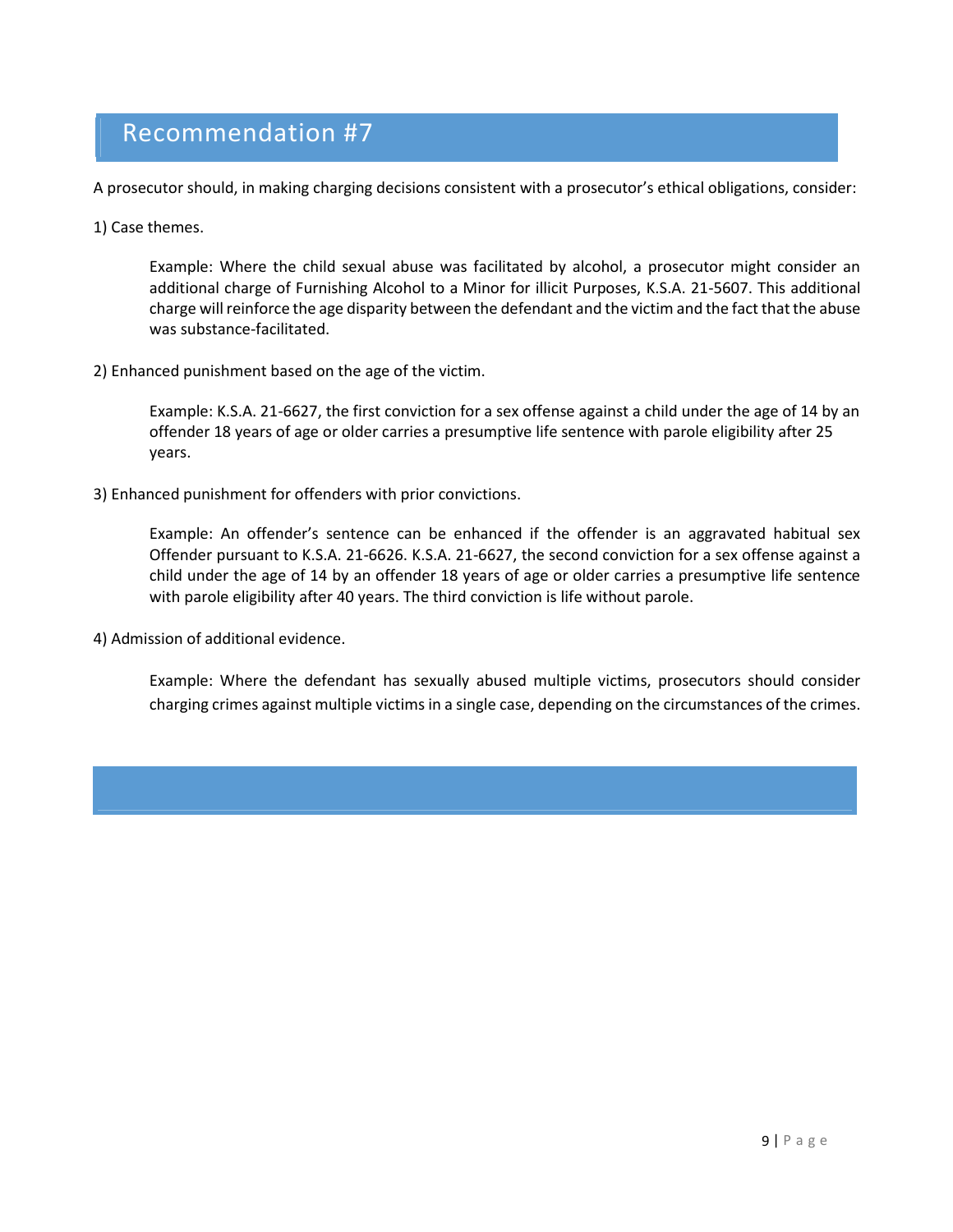If law enforcement will not, then prosecutors should personally notify a victim of child sexual abuse, or the child's non-offending caregiver, that a decision has been made not to charge the case. The notification should occur promptly and if possible before the defendant is notified.